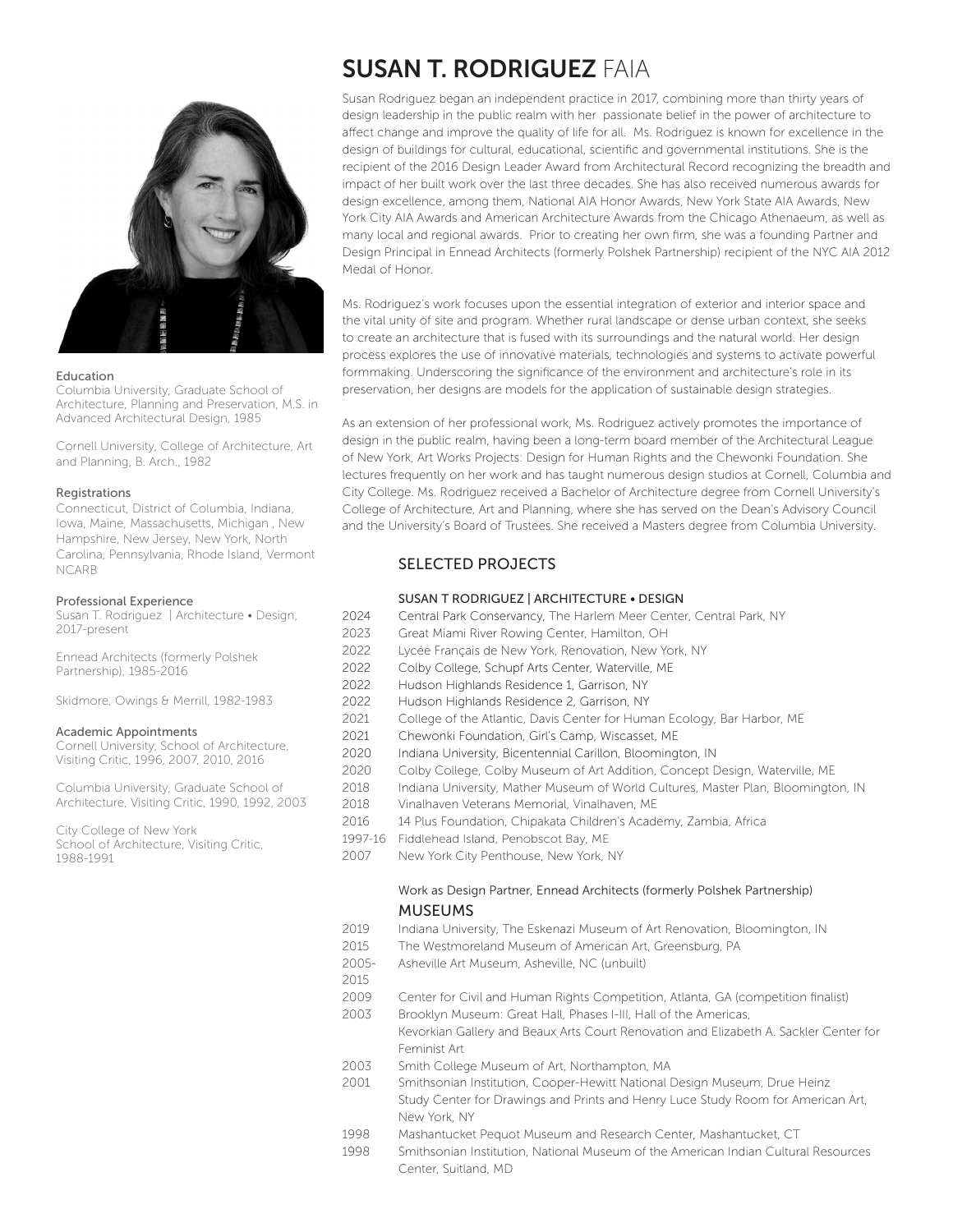## Visiting Juror:

Boston Architectural Center City College Columbia University Cornell University J. Irwin Miller School of Architecture, Indiana University New Jersey Institute of Technology North Carolina State University Parsons School of Design Pratt Institute Washington University in St. Louis Yale University

### Professional Affiliations

| <b>Cornell University</b>                    |
|----------------------------------------------|
| <b>Board of Trustees</b>                     |
| 2013-2017                                    |
| Co. Chair Buildings and Properties Committee |
| 2015-2017                                    |
| College of Architecture, Art and Planning    |
| Dean's Advisory Council                      |
| 2000-2018                                    |
| Co-chair: 2005-2010                          |
| Cornell Executive Committee                  |
| 2020-present                                 |
|                                              |

| Chewonki Foundation                    |
|----------------------------------------|
| Board of Trustees                      |
| 2009-Present                           |
| Co-Chair, Land and Buildings Committee |
| 2014-Present                           |

| The Architectural League of New York |
|--------------------------------------|
| Board of Directors                   |
| 1999-present                         |
| Vice President for Architecture      |
| 2002-2006                            |
| Executive Committee                  |
| 2002-present                         |

Art Works: Projects for human Rights Advisory Board, 2015-present Board of Directors, Founding Board Member, 2008-2015

Pratt Institute President's Task Force 2020-present

American Institute of Architects AIA Honor's Committee 2020-present

J. Irwin Miller School of Architecture, Indiana University Board of Advisors 2019-present

Collegiate School Board of Trustees Building Committee, 2012-2018

- 1990 Ohio Wesleyan University Fine Arts Center, Delaware, Ohio (unbuilt)
- 1986 Verdun Peace Museum Competition, Verdun, France (competition finalist)

## ACADEMIC

- 2000- Lycée Français de New York, New School Building and Addition, New York, NY present
- 2008- The Cathedral School at The Cathedral of St. John the Divine: Master Plan and Phased 2019 Renovation and Addition, New York, NY
- 2016 Massachusetts College of Art and Design,Center for Design and Media, Boston, MA
- 2016 Vermont College of Fine Arts, Faculty Residence and Exhibition Hall, Montpelier, VT
- 2015 Indiana University, Global and International Studies Building, Bloomington, IN
- 1998 Bard Graduate Center for Studies in the Decorative Arts, Design History, Material Culture:
- 2010 Academic Building, Residential Hall, Gallery Building, Academic Building Expansion, New York, NY
- 2010 Westchester Community College, Gateway Center for English as a Second Language, State University of New York, Valhalla, NY
- 2008 New York City Public Schools, Intermediate / High School, District 43, Staten Island, NY
- 2007 Columbia University, Academic and Residential Complex, New York, NY (unbuilt) 2004 Sarah Lawrence College, Monika A. and Charles A. Heimbold Jr. Visual Arts Center, Bronxville, NY
- 2003 New York City Public Schools, High School for Law Enforcement and Public Safety, Jamaica, Queens, NY
- 2003 Smith College, Brown Fine Arts Center, Northampton, MA
- 2000 University of California Los Angeles, Morgan Center Intercollegiate Athletics Department and Hall of Fame, Los Angeles, CA
- 1990 Ohio Wesleyan University, Fine Arts Center, Delaware, OH (unbuilt)

## INSTITUTIONAL

- 2007- Harrisburg Federal Courthouse, Harrisburg, PA 2020
- 2019 Cathedral Church of St. John the Divine, Crypt Arts Center and North Transept Renovation, New York, NY
- 2015 Staten Island Courthouse, St. George, Staten Island, NY
- 1997- The New York Botanical Garden, Pfizer Plan Research Laboratory International Plant
- 2013 Science Center, Herbarium and LuEsther T. Mertz Botanical Library, Lord and Lady Britton Rotunda and Digital Imaging Center, Parking Structure, Bronx, NY
- 2005 Prescott Farm Audubon Center, Laconia, NH
- 1996 Decaux Street Furniture, New York, NY
- 1992 Central Park, Comprehensive Signage Program, New York, NY

## PERFORMING ARTS

- 2016 Henry Street Settlement, Renovation of the Abrons Art Center New York, NY
- 2009 New York City Public Schools, Frank Sinatra School of the Arts, Astoria, Queens, NY

## RESIDENTIAL

- 1993- Island Cabins, Penobscott Bay, ME
	-
- 2010 General Theological Seminary, Chelsea Enclave Residential Building, New York, NY
- 2009 The Schermerhorn, Common Ground Community, Brooklyn, NY
- 2002 Orphanos/Jeffers Residence, Martha's Vineyard, MA
- 2001 Bard Graduate Center for Studies in the Decorative Arts, Design, History and Material Culture, Bard Hall Dormitory, New York, NY
- 1999 Wing Tai Development, Cairnhill Circle Development, Singapore (unbuilt)
- 1991 The Cove Club, New York, NY

## MASTER PLANNING

- 2016 Vermont College of Fine Arts, Campus Master Plan, Montpelier, VT
- 2015 Sidwell Friends School, Comprehensive Master Plan, Washington, D.C.
- 2008- Lycée Français de New York Master Plan, New York, NY
- 2012

2015

- 2007 Cathedral School of the Cathedral Church of St. John the Divine, Master Plan, New York, NY
- 2007 Columbia University, Academic and Residential Complex, New York, NY
- 2005 Brandeis University, Safra Center for the Arts Programming / Planning Study, Waltham, MA